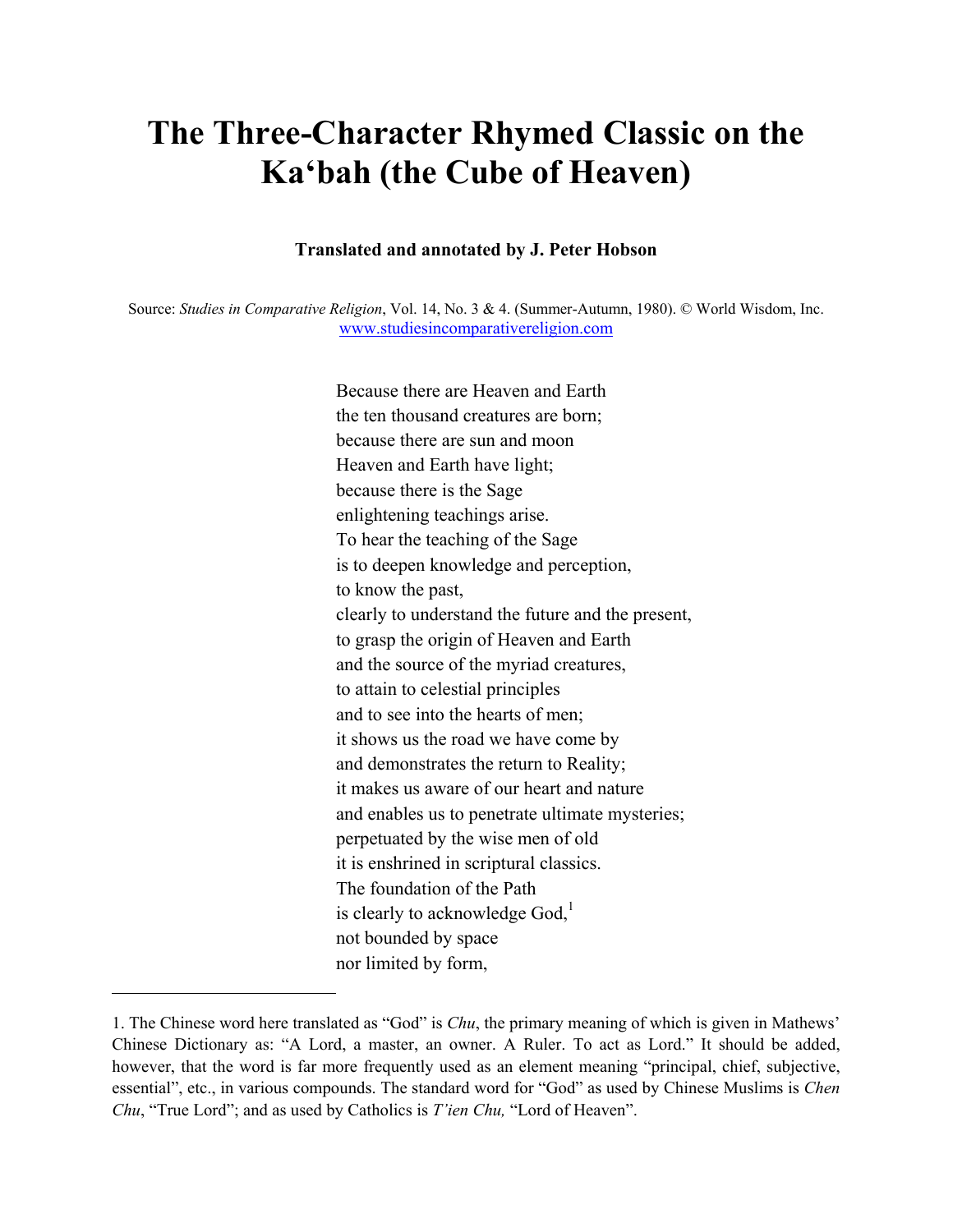the Great Command is given<sup>3</sup> without end or beginning, not to be apprehended by the senses, neither near nor far, the Uniquely Sublime; $<sup>2</sup>$ </sup> not empty nothingness but Truth and Reality, mysterious and hard to fathom, beyond definition, resembling Goodness and Reason, yet like empty space, Reality, Truth and Being, wondrous and beyond description. If we simply consider Being, not trying to ponder too deeply, Being's great attribute is called Consciousness-Potency, Consciousness foreshadowing the intelligence of things and Potency implying forms; creative change begins when the archetypes are born; which is the gate to all marvels; $<sup>4</sup>$ </sup> natures and intelligences are separated out prefiguring their forms; the myriad intelligences muster and the subtle substance forms; what one calls the Primal Spirit<sup>5</sup>

 his enlightment beneath the Bo-tree: "Above the Heavens and below the Heavens only I am Uniquely 2. "Uniquely Sublime": the Chinese is *Tu-Sun* which, to most if not all Chinese, has Buddhist associations since, in the Chinese translations of the Sutras, this is the expression used by the Buddha Gautama after Sublime"—or, "worthy of veneration".

<sup>3.</sup> The "Great Command": *Ta*-*Ming*; this must surely be a reference to the Divine Command "Be!" (*Kun*  in Arabic.) In Chinese it has echoes of *T*'*ienming*, usually translated as the "Mandate of Heaven", that is, the celestial authority upon which the rule of the Emperor, the Son of Heaven, is based.

<sup>4.</sup> The "gate to all marvels": a phrase taken from the first chapter of the Tao-te Ching.

<sup>5.</sup> The Primal Spirit: (*Yuan Ch*'*i*) is a Taoist term sometimes translated as "primordial spirit" or "primeval influences". (Chinese does not normally distinguish between singular and plural): it designates the first vitalizing influence in the process of manifestation, and is also conceived of as inhering in human individuals as their essential vitality; in this latter sense it is part of the vocabulary of modern Japanese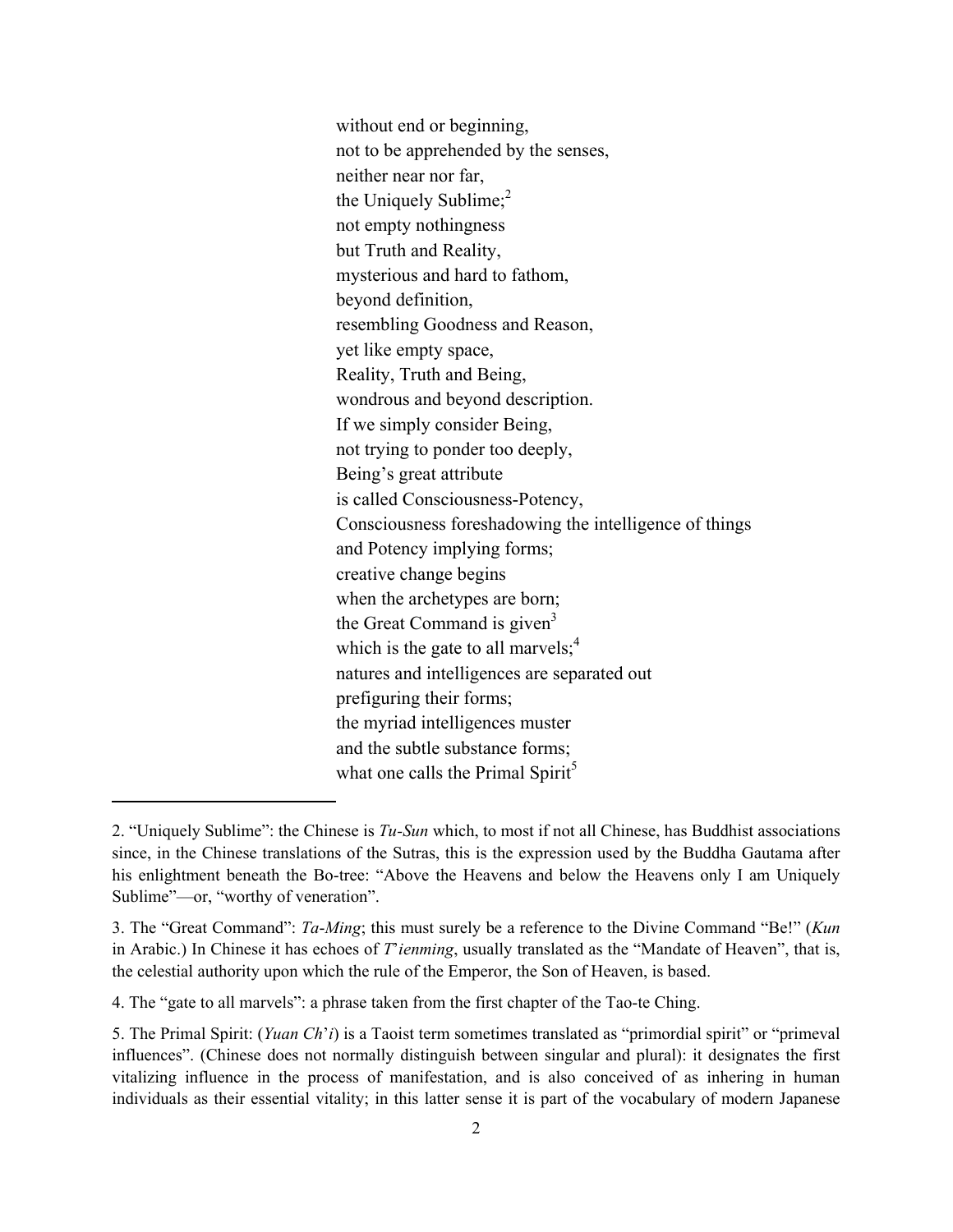from the limits of the Previous Heaven to the roots of the Later Heaven;<sup>6</sup> to the roots of the Later Heaven;<sup>6</sup> whom we call  $P'$ an-ku,<sup>7</sup> is truly all-pervasive the male and female principles emerge and the four elements are manifested and their celestial and chthonic aspects fixed; when the myriad forms are complete they make Man. Now Man is the Essence of Heaven and earth; among the ten thousand transformations his is a special creation; the quintessence of Heaven is Man's heart; the glory of earth is his body; the ten thousand intelligent principles are Man's essential Nature. Man's descent into the world marked a great transformation; when the first ancestor, first entered manifestation, he dwelt in a country of the West, the land of the Ka'bah, called *Tā'if* <sup>8</sup> and then moved his dwelling and established *Sha-mu* (Syria);<sup>9</sup>

where, meaning "health" or, "healthy" it is pronounced *Genki*. In the present work it is clearly intended to correspond to the Arabic *ar*-*Rūh*, the spirit.

<u> 1989 - Johann Stein, marwolaethau a gweledydd a ganlad y ganlad y ganlad y ganlad y ganlad y ganlad y ganlad</u>

6. The Previous Heaven: (*Hsien T'ien*) is a Taoist term designating unmanifested creation, the complement of which is the Later Heaven (*Hou T'ien*) which refers to manifested creation, i.e. the present universe and not, as the word might suggest, a future state.

7. P'an-Ku: In Taoist legend P'an-Ku was evolved from chaos and, in dying, gave birth to the universe; he therefore corresponds roughly to the Vedic *Purusa*, but is here equated with Adam.

8. *Tā'if*: in Chinese *T'o-yi-Fu* with a marginal note to the effect that it is a place name.

9. *Sha-Mu*: a marginal note indicates that this is a place name; it appears to be a transliteration of the Arabic *Sham* (more properly *Ash-Sham*), Syria.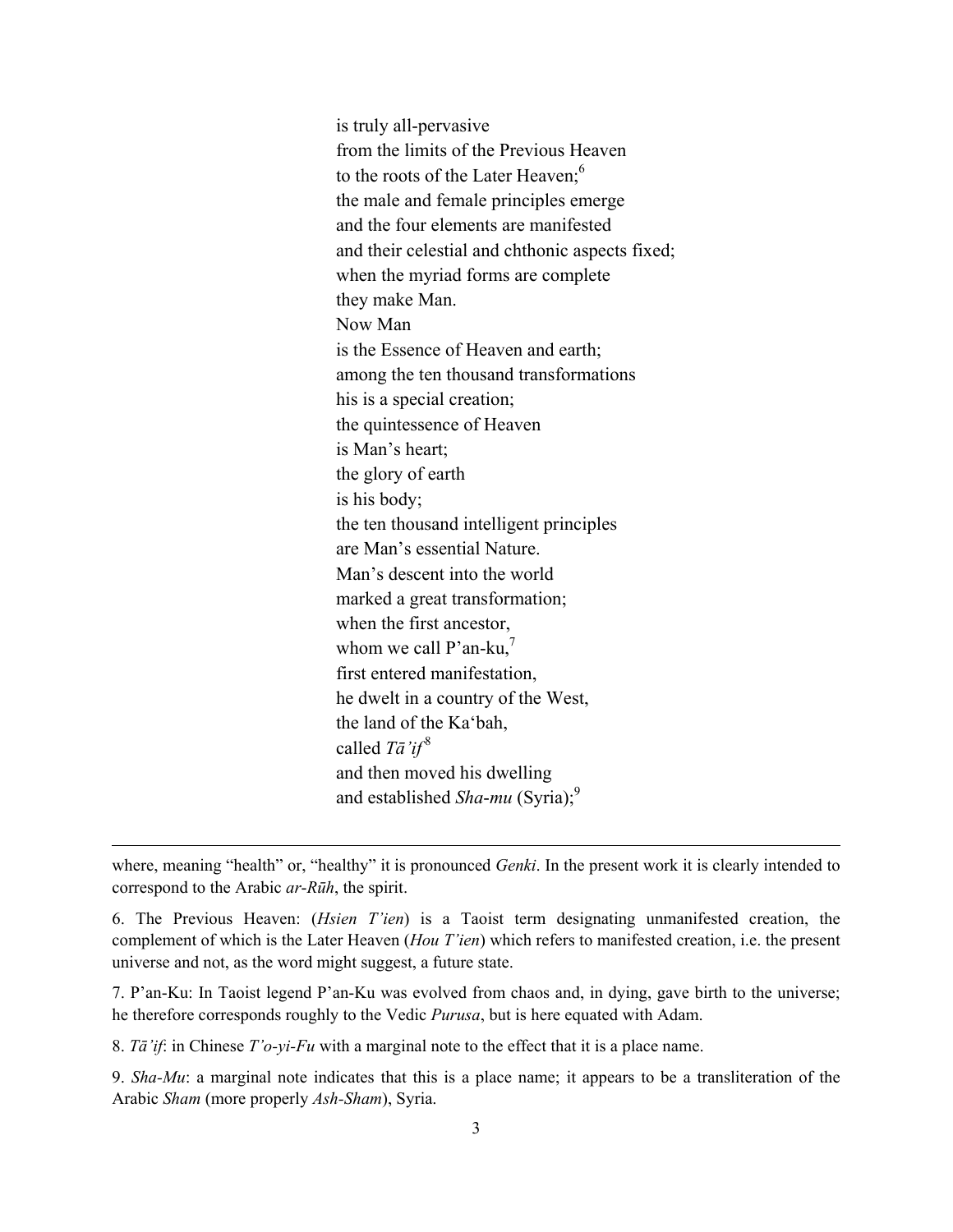and the teaching of the Ka'bah was handed on. $^{10}$ he began his teaching and became a Sage-King, establishing the Great Path, determining ethical norms propagating rites and justice and pacifying kingdoms and countries. When manners and the spirit were young there were many good and wise men who kept to the ancient Path and admonished men ceaselessly, and for many thousands of years their teaching flourished. But when men multiplied and spread to the earth's four quarters, they abandoned their ancient norms and lost their primordial goodness; moved only by selfish ambitions their speech became immoderate and the Path of the ancient sages was gradually corrupted. The primordial Doctrine was preserved by the Ka'bah alone; sage followed sage, the stream flowed from its source until it reached our Prophet; the Path then gleamed with great brightness and all were conquered by it The world was full of omens when the Prophet was born—

<sup>10.</sup> This extraordinary passage expresses the fact of cyclical decline with what appears to be, on the surface, a very confused reflection of Semitic historical tradition relating to the Mosaic Revelation and the line of Prophets; if its general import is clear, the few place-names it mentions are strange; even stranger perhaps by contrast, is the absence of personal names; not even the Prophet of Islam is mentioned by name. One can only say that to the Chinese, far removed in place and time from familiarity with the Semitic homelands, the metaphysical fact of cyclical decline which necessitated the Islamic Revelation, is more cogent than historical detail and accuracy; or again, that the institution of Sage-hood is more compelling than its personalities. As opposed to this, the obsession with detailed Chinese date cycles and dynasties (which I have not translated) shows how extremely Sinocentric the author is.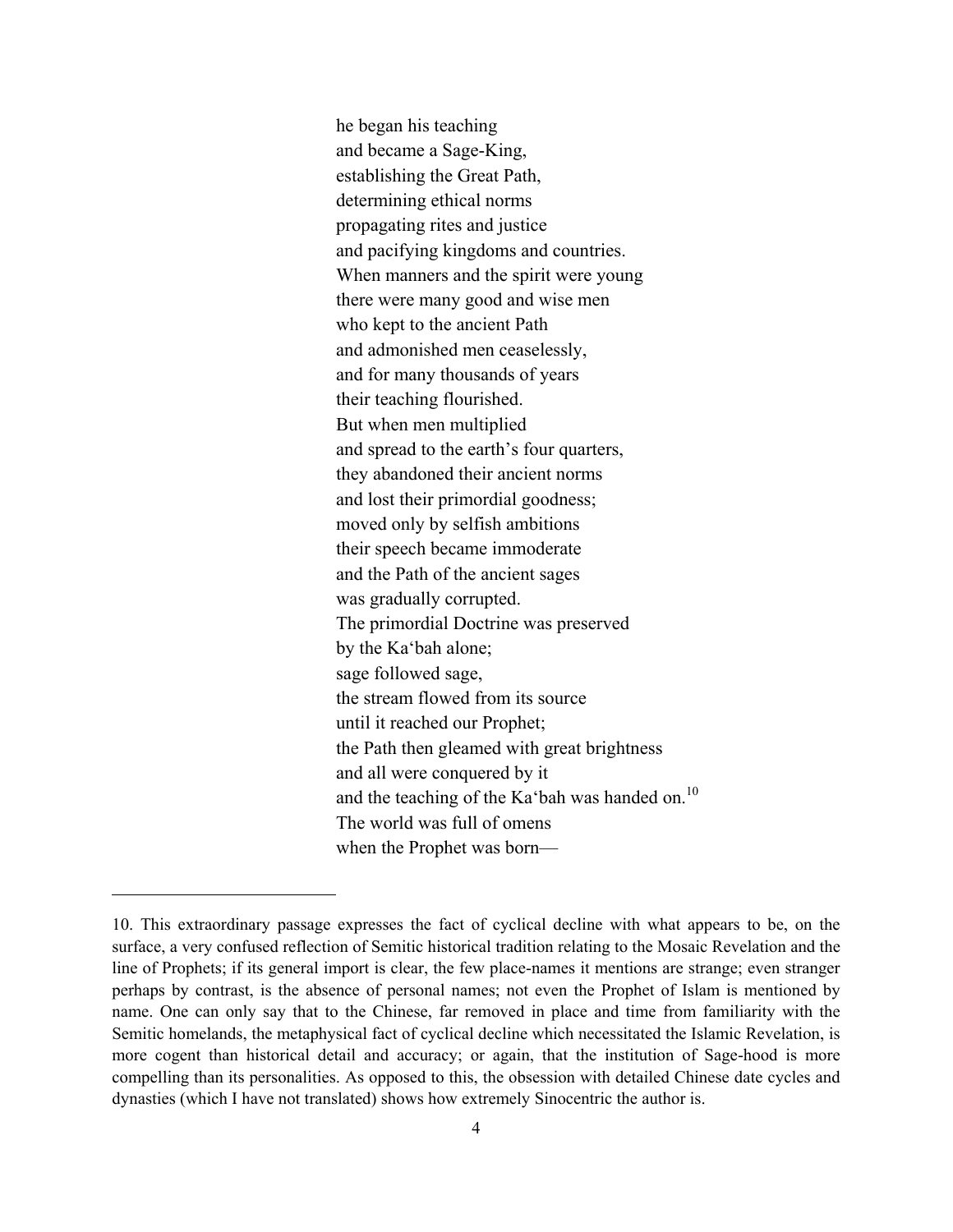the Sage of Sages; combining all achievement in himself. To contemplate the symbols of sanctity is to transcend past and present; he expounded the ancient doctrines with the utmost clarity; the seeds of a great renewal broke through the decadence; what had not flowered even in the past now blossomed forth. Nothing in the First and Second Heavens remained obscure.

 *during the T*'*ang Dynasty*). For all lands under Heaven, (*There follows a difficult passage giving a brief history of the Prophet according to the nomenclature of the contemporary Chinese dynasties starting in the period Ta*-*Chien of the Ch*'*en Dynasty*, *during which the Prophet was born, and ending with the* '*Return to Reality*'—*i*.*e*., *his death,* 

the doctrine of the Prophet runs comprising Rites for human society, and the Heavenly Path. To confess the Sovereign God is the first requirement, and this central ritual is most wondrous. The Heavenly Path is cultivated by the Five Virtuous Acts: the Virtuous Act of enunciating the Truth with the heart turned to God; the Virtuous Act of ritualizing the Truth with the body adoring God; the Virtuous Act of fasting to master the promptings of desire; the Virtuous Act of heavenly charity to assist the orphans and the needy; and the Virtuous Act of pilgrimage forsaking home and family.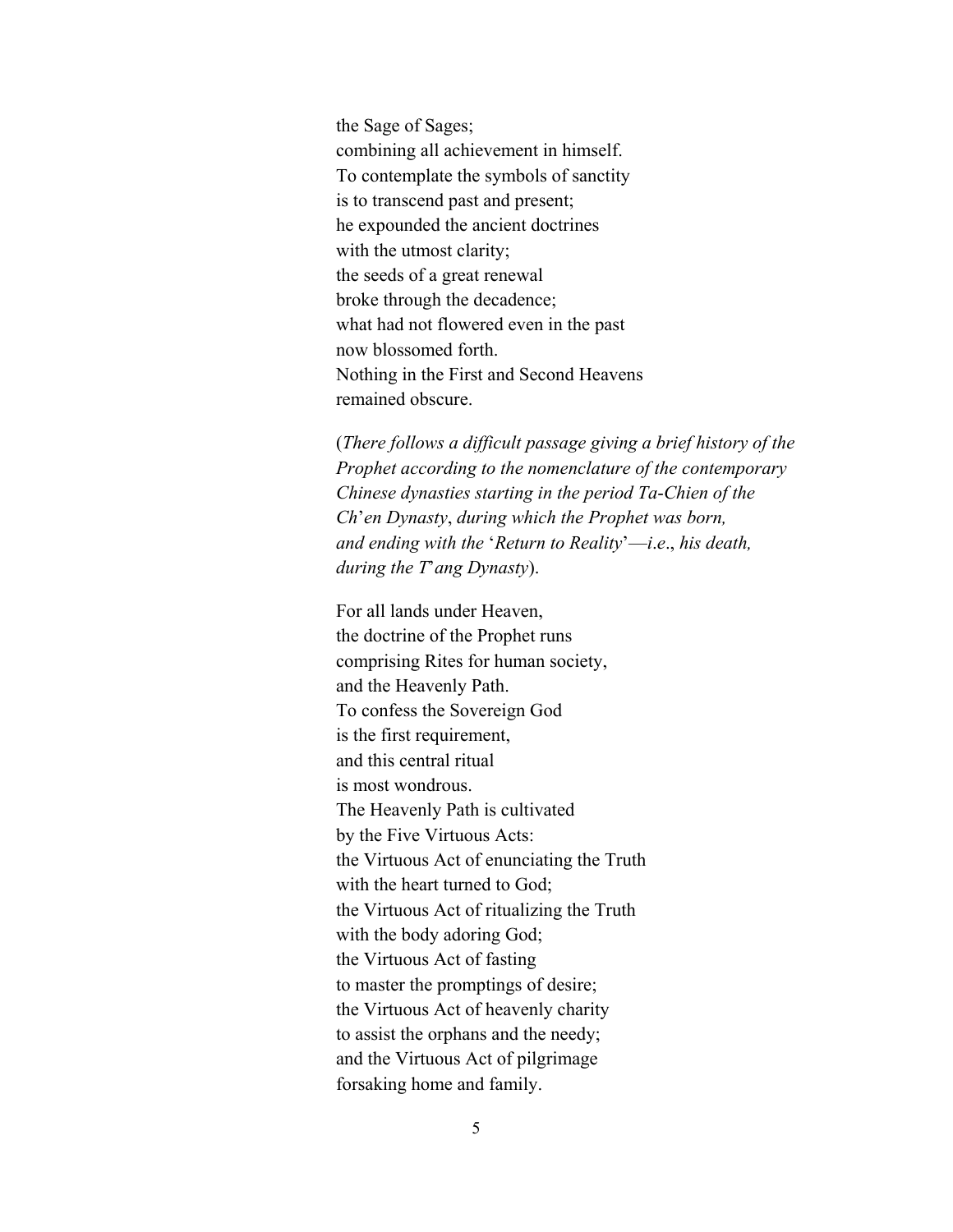are vehicled by the Rites; $11$ are vehicled by the Path, $12$  neither relenting nor backsliding; like the kingdom's constitution All things, deep and shallow reside in the heart and breast. The virtues of the person the virtues of the heart which is therefore called the Vehicle of Reality.<sup>13</sup> Now the Vehicle of the Rites is the foundation of all; the true Vehicle of the Path is derived from this; when the Rites are abandoned the three virtues are obscured. These five Virtuous Acts are the five norms. God commands men to conquer self whether they be ignorant or wise, saints or commoners, each acting in respectful obedience as the Rites prescribe and bearing his own burden or the monarch's laws, to offend against them is a crime hard to pardon. In contemplating Heaven and Earth and considering our persons it behooves us to perceive in all things the bounty of the True God; the bounteous mercy of God is beyond human definition;

<sup>11.</sup> A marginal note in the original here gives a Chinese transliteration of the Arabic *Sharī'ah*.

<sup>12.</sup> A marginal note in the original here gives a Chinese transliteration of the Arabic *Tarīqah*.

<sup>13.</sup> A marginal note in the original here gives a Chinese transliteration of the Arabic *Haqīqah*. The word translated here as "vehicle" is the Chinese word used for the Sanskrit *Yāna*, in Mahāyāna (Great Vehicle) and Hinayāna (Lesser Vehicle).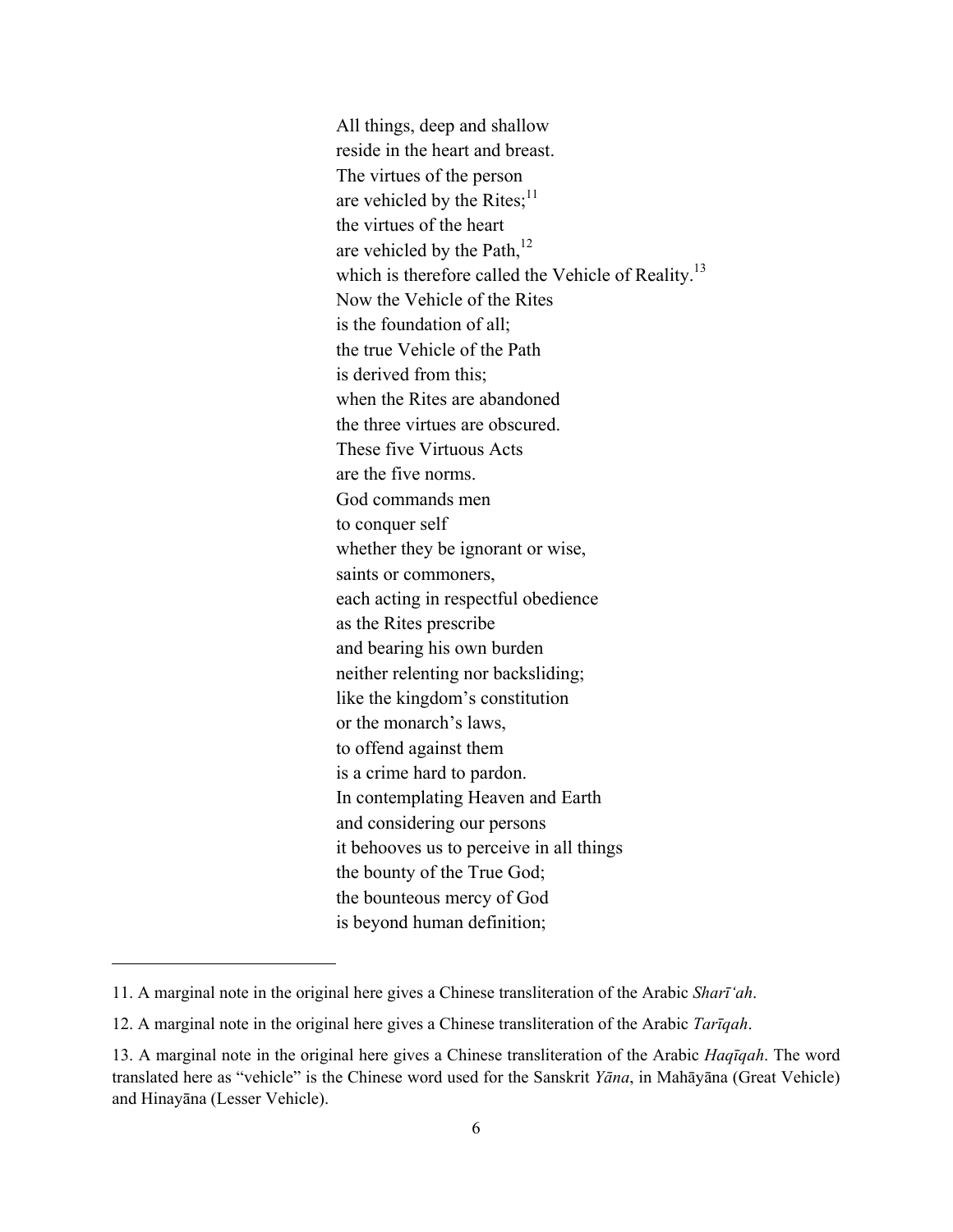nor to return to the Truth it is weighty as the mountains and deep as the sea. The servitor has no person of his own, no desires of his own, no heart of his own, but fearing the command of God he cultivates his person assiduously, makes his intentions sincere and rectifies his heart. The ancient name for this is Purity and Truth; to be able to conquer self can be called Purity, and to return to the Rites determined by Heaven can be called Truth; neither to conquer self can only be called hypocrisy. A man has a body and he has also a heart; when the body meets objects emotion and desire are joined; the heart in relation to human nature is like the spirit of Heaven; if the promptings of desire prevail a man rejoins the birds and beasts; but if reason masters desire he becomes a True Man<sup>14</sup> A man who cultivates goodness must endeavor to be sincere to realize in himself the way of the Prophet and constantly to live the Truth. The Four great wise men each have a school which is guided by the precepts of Heaven and grounded in the practice of the Prophet;

<sup>14.</sup> A "True Man": *Chen-Jen* is a Taoist term corresponding to the Arabic *al-insān al-Kāmil* as defined in Sufism.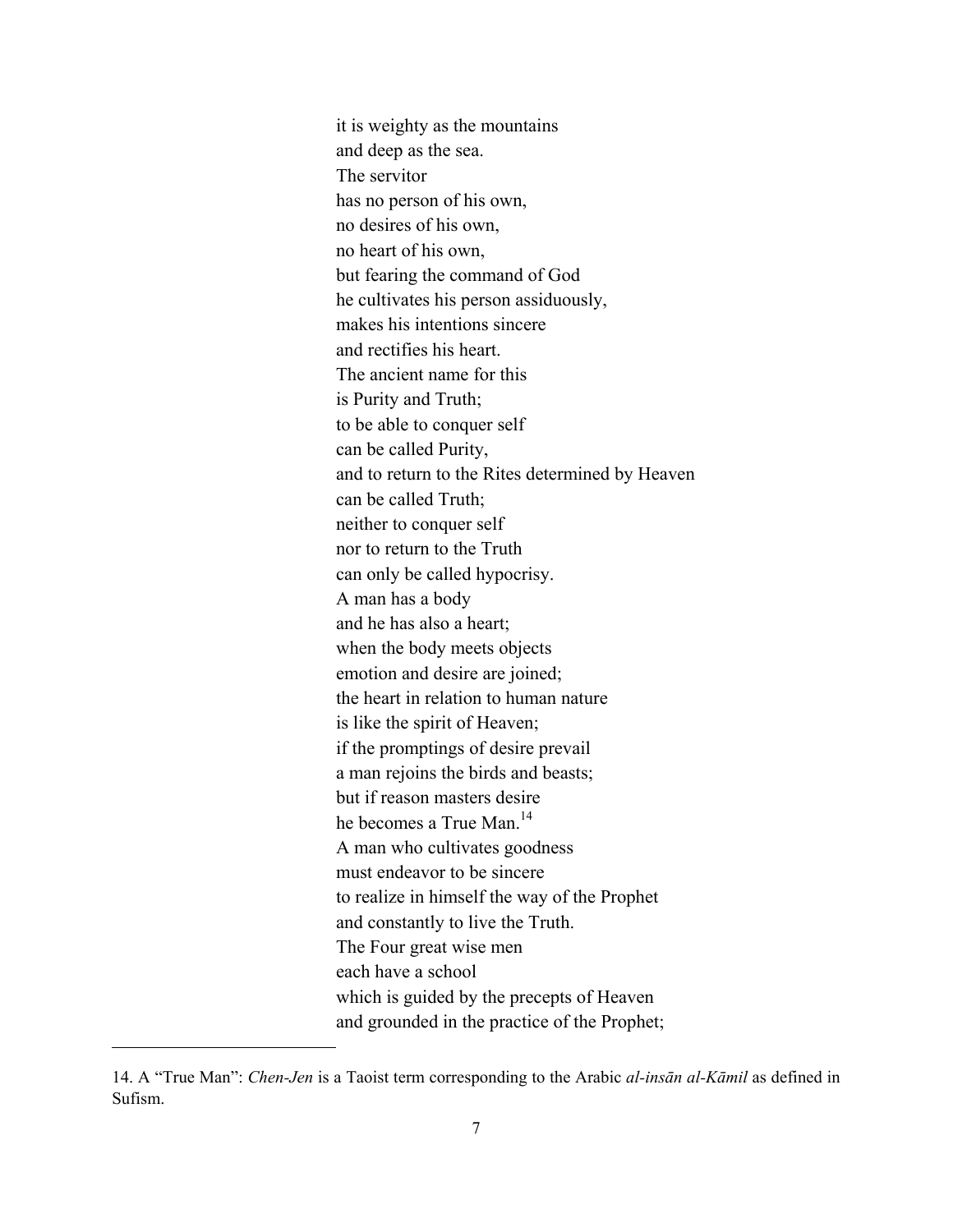offend against Purity and Truth<sup>15</sup> each one adopts laws and lays down rules and has its regulations and its guiding norms. Both scholars and the unlettered people must hold to these, and respectfully follow them, be guided by the scriptures and rely upon the Vehicle of the Law. It is absolutely wrong to act according to personal ambition, foolishly to think of personal advantage or simply to pursue private aims, to behave immoderately or eccentrically, to embrace heretical doctrines, to claim supernatural psychic powers or to boast of commerce with spirits and thus, by deceiving the ignorant, to seek a vain reputation or, by falsifying the rites to confuse the doctrinal schools; this is like gilding base metal or minting forged silver, like selling dog's flesh placarded as mutton; and bragging loudly to deceive folk means that those who are misled are irreparably harmed; these kinds of thing like a venomous poison or a pestilence; to take note and avoid them is the beginning of a life of peace. To offend against God and the Prophet

<sup>15. &</sup>quot;Purity and Truth": the expression "Teaching of Purity and Truth" is a common Chinese designation for Islam.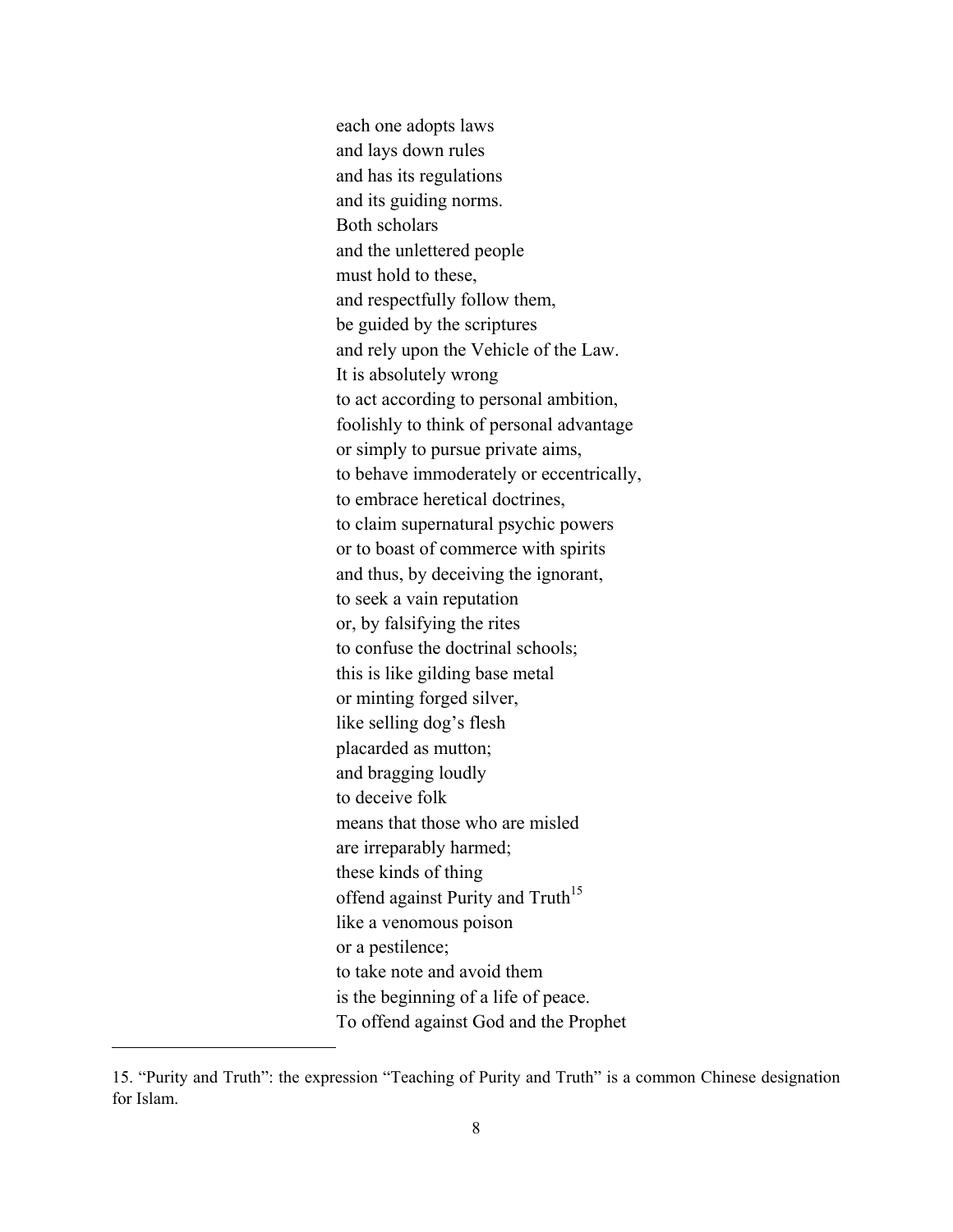to disregard the scriptural classics<sup>16</sup> and to neglect fasting and worship, means gradually losing one's balance. Not to cultivate one's person but simply to cultivate the heart by striving inwardly whilst neglecting outward practices is truly abhorrent, and one who behaves like this may have the form of a man but is really a sorcerous devil; to fall into this error is to suffer ineradicable harm. The things that destroy virtue are indeed innumerable but it is the animal instinct that casts the tightest net; to master its lusts is most difficult, and herein lies the difference between the commoner and the saint that only the saint can destroy his passions and become truly good; the man who is swayed by passion is benighted beyond endurance. To control wayward desire is to hold back a raging torrent, or to restrain a savage steed by tightening the reins, and the slightest inattention spells outright disaster; for lust is like a fire that cannot be contained and none who meet it can escape its harm;

<sup>16.</sup> The "Scriptural Classics": this is specifically plural, literally the "multitudinous Classics" (*Ch'un Ching*), perhaps referring to the collection of Hadith.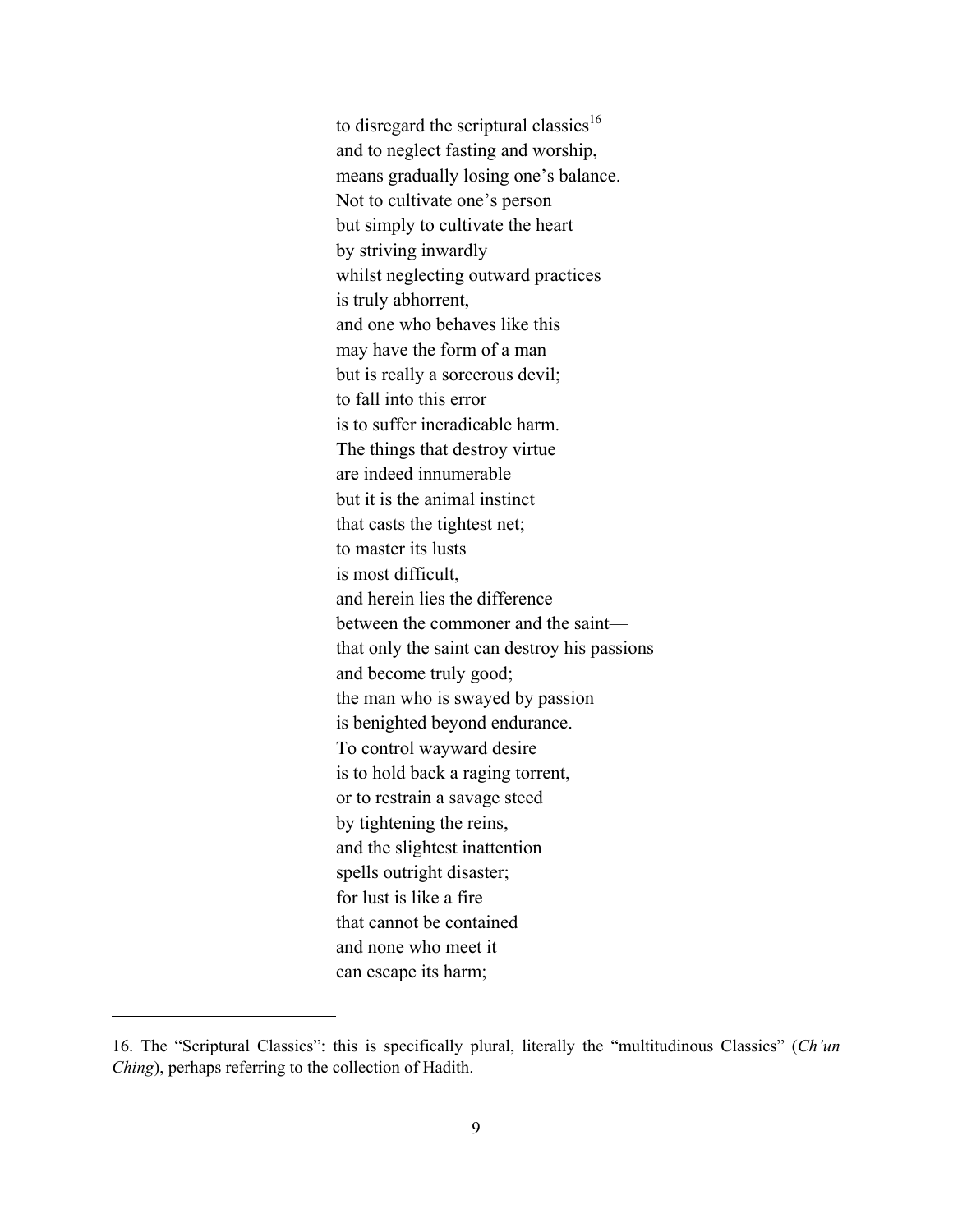longing desire is the heart's plague, the destroyer of all virtues and the root of the ten thousand evils; every yearning attachment that springs from this can be cured if caught early, but if there is delay the cure is hard. Desire is to reason as darkness is to light; wrong and right cannot walk together for compromise between them cripples them both; the leanings of desire are for the lowly dust, and a man conquered by lust is a man confused and lost. A man laid low by wine lies in unrelieved stupor discomforted till morning's end and forgetful of time's passing, with no repose by day nor rest by night, hoping for a filling meal and warmth and fearing hunger and cold. What most men seek is an untroubled life, be they simple people or officials one sleep by night, two meals by day; whether to use delicious flavorings or to eat coarse grains, to wear embroidered robes or to dress in cotton, to dwell in a splendid mansion or to inhabit a hut of reeds men discuss their respective merits without any compromise;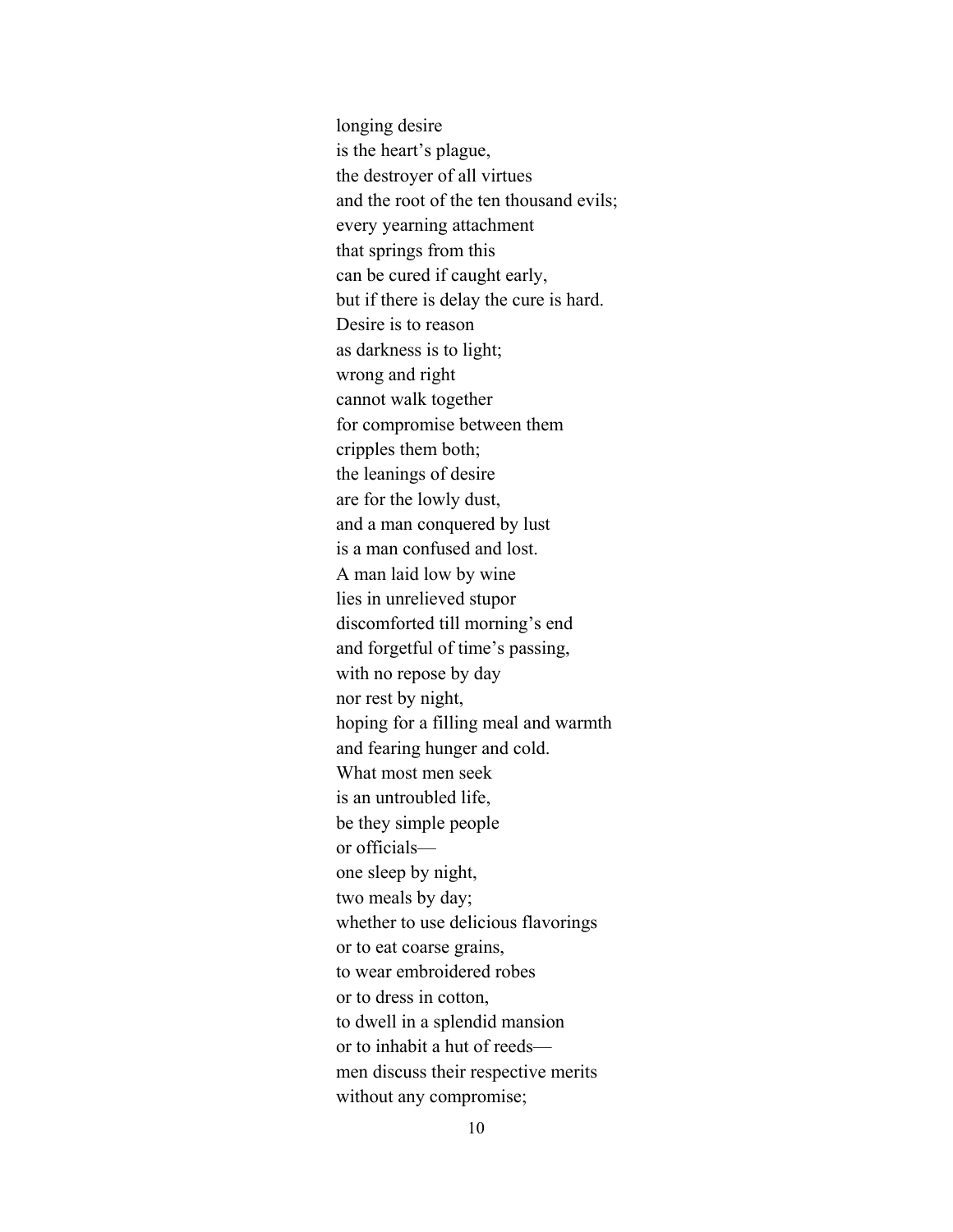to the isles of the dead.<sup>17</sup> who has lived forever? (the heart loves victory and the will would prevail!) but to abandon what is easy and to seek what is hard, to build many-storied pavilions, to lay out flowered mansions, to order brocaded robes, to don rich satins, or to prepare banquets with rare and extravagant dishes —all these are weariness of soul and can only be deplored. This world of floating dust —do not long for it! its poverty is brief, its wealth does not endure. The ranked lords and nobles attendant upon courtiers and kings pass, in a few score years, The heroes of old in their many thousands were, in their days of fame, a glorious company like storm and thunder, renowned for cold courage, but before very long the sun had melted their frost. From past to present The great, rich and noble die upon a morning; wives and children all tread the same road, interred in a lonely grave,

<sup>17. &</sup>quot;The oceans of the dead": literally "proceed to the Eastern Ocean", a reference to the Taoist tradition of the Isles of the Blessed that lie in the ocean off China.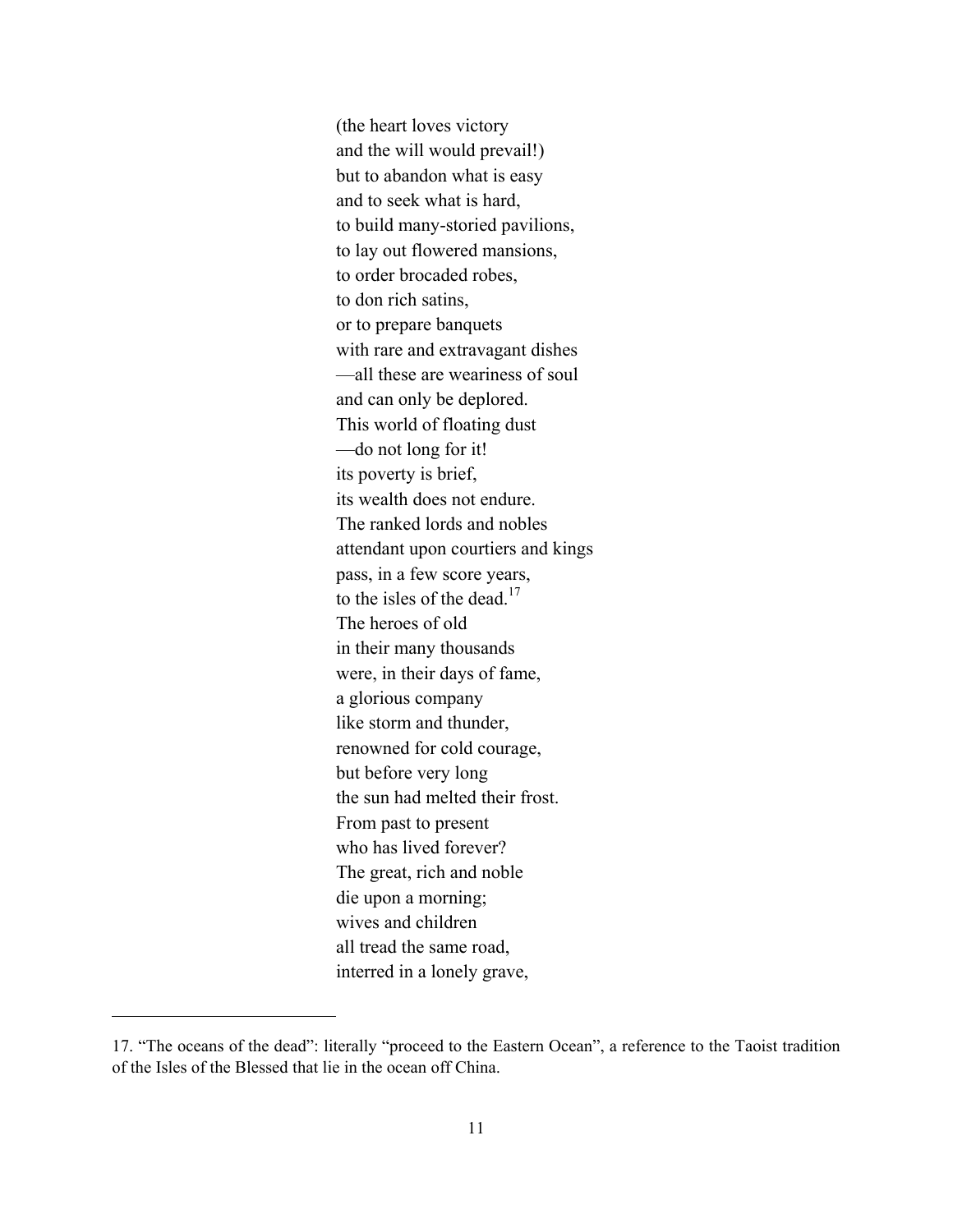or buried on a moorland waste, friendless by day, no companion by night. If we consider this carefully it is truly saddening. Things great and small are as Heaven decrees them; what Heaven has commanded can never be pre-empted; no man is free to plan profit and loss; each has an allotted position not to be striven against; a man's appointed lot is like his face which, whether beautiful or ugly, is Heaven's gift and he cannot alter it; nor can he change his fate. Material prosperity is to happiness as water to the cup; though the cup be full there may still be a sense of loss; not to achieve one's promise is like a crack in the cup which, soon filled, is swiftly emptied. A man's nobility resides in his heart and if his breath and blood are sound the heart will be bright; if his nourishment is correct his breath and blood will be pure, and thus all his food must be chosen with care, for wholesome nourishment profits morality as medicine and acupuncture benefit the body. To hurt the feelings of others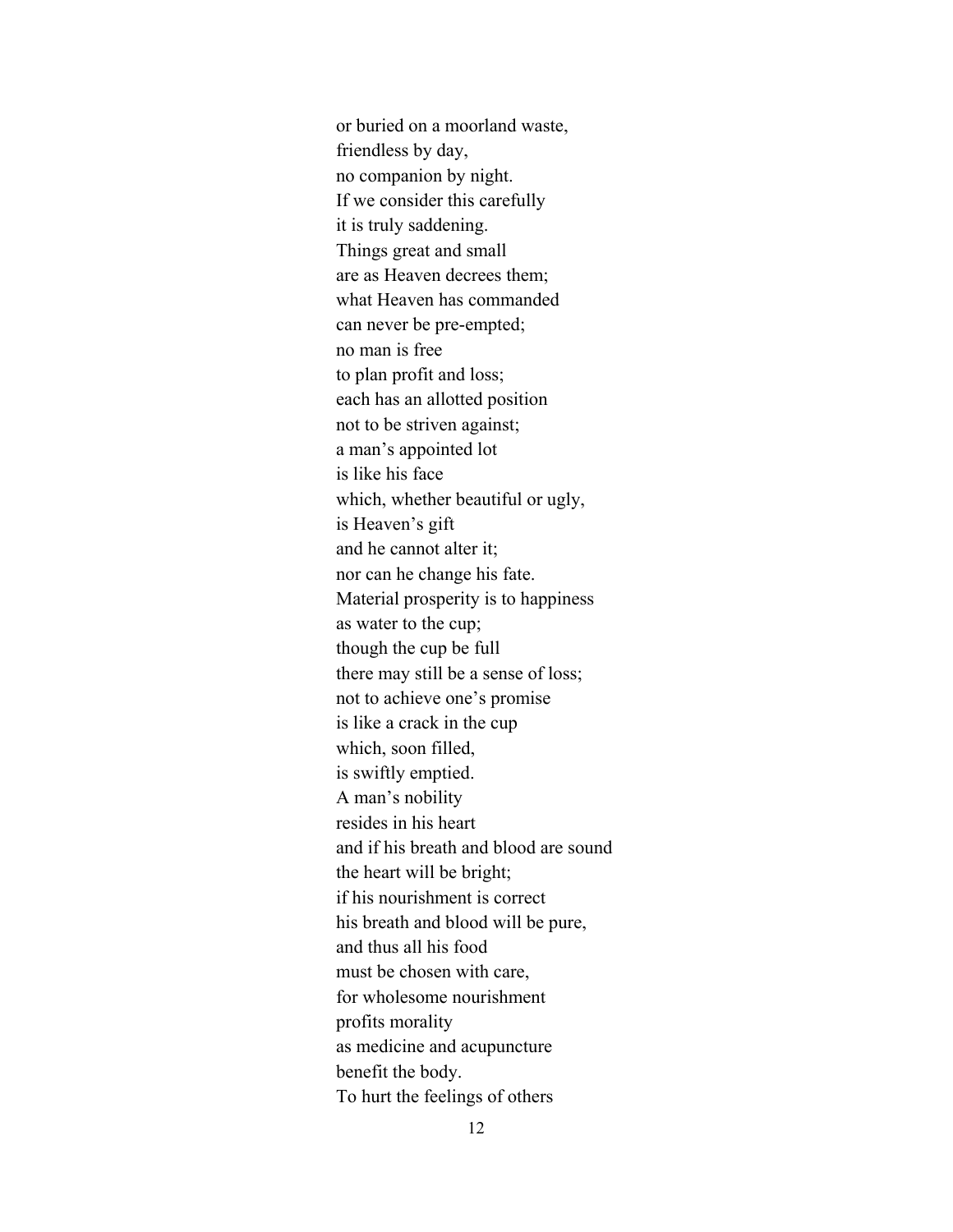may achieve immediate aims in order to benefit oneself, to promote one's own ambitions against the ordinances of Heaven but is mere self-deceit, truly deplorable, really to be regretted. If one wishes to practice virtue, one must first desist from evil; first guard one's diet and later take the medicine. If one eats what is illegal virtue will not result; if one is clogged with food no medicine will be effective; to choose good and wholesome food is a basis of virtue; to eat what is impure brings impure desires to birth; when lewdness operates the harm extends to the heart, like every kind of poison which can damage the body. When the body has a sickness all men grow alarmed; but when the heart has a blemish they feel self-satisfied; this sort of thing is intolerable foolishness. Being born into the world we must not be like the beasts. Man and beast it is the heart that distinguishes them; between them there is reason which brings awareness. The sages and wise men of old expounded their doctrines clearly embracing both Heaven and earth and linking past and present. Although their words were simple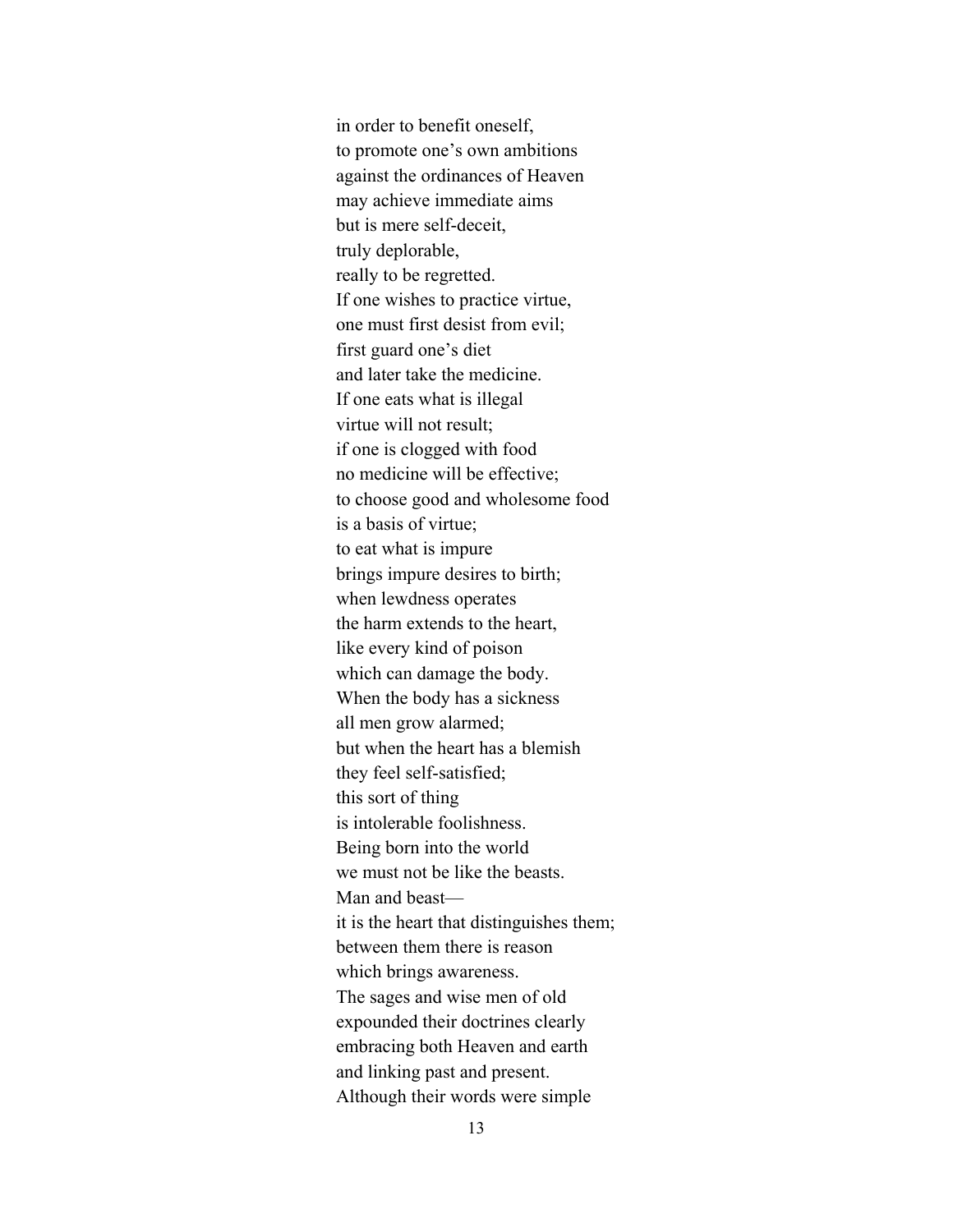their import was truly deep. The doctrines of the Ka'bah pervade the Confucian Classics and have been handed down over a myriad ages to dispel ignorance and obscurity; all scholars should treat them with the utmost respect, ponder them deeply and analyze them with a clear mind. Born into this world, how can we treat life trivially, and simply entreat the spirits to protect us? If we consider our persons and who it was created us, it is easy to perceive the Truth and we must not withhold our gratitude but we must worship the true God, assiduously cultivate our persons, be loyal always, and filial to parents, make our intentions sincere, regret faults and shortcomings, and seek forgiveness, for God pardons faults, and bestows bliss, raising us to the portals of Heaven in inexpressible beatitude. So mark this well! The doctrine of Purity and Truth is good; strive then with all your strength to realize the Supreme Path.

## **Translator's Commentary**

The work of which I have attempted the above translation was unearthed from a dusty file in the New York Public Library when, in late 1975, I went there to look for Islamic literature in Chinese for the purpose of the World of Islam Festival. Printed in the typical format of a Chinese folded book, in sturdy, but not inelegant, wood-block characters, it bore no explanatory notes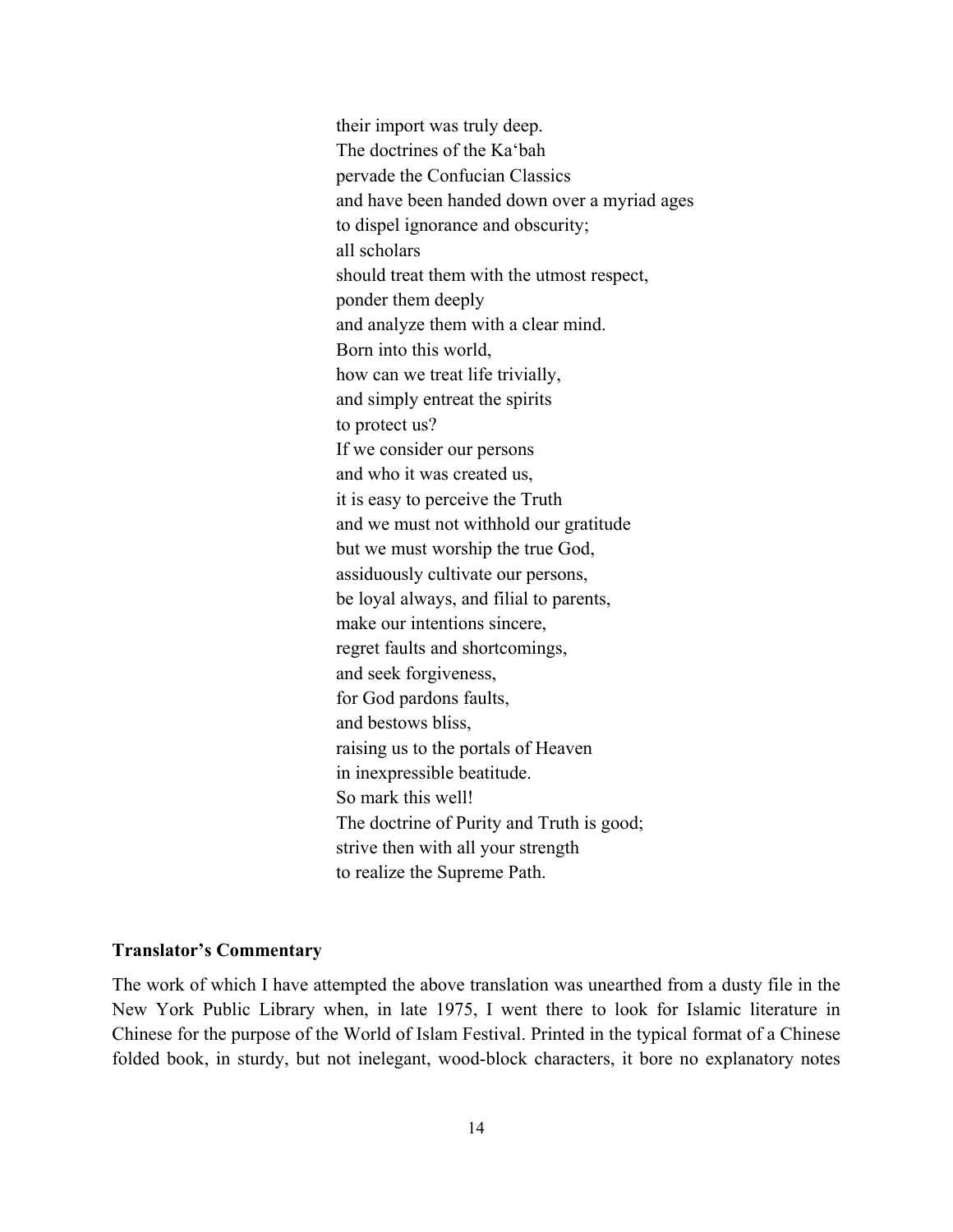other than its author was Ma Fu-ch'u and that its probable date of composition was the early 18<sup>th</sup> Century. Its interpretation must therefore rest upon its contents.

Its form is not unfamiliar to students of things Chinese: it is a didactic poem in lines of three characters with a rhyme at the end of every second line, easily memorized, condensed and epigrammatical, without any internal divisions into sections or paragraphs and, as always, without punctuation. It is not hard to imagine groups of children reciting it by rote in the timehonored fashion, in China and elsewhere, of learning what is most fundamental by committing texts to memory; that this was, in part, its purpose is suggested by its being designated a "classic" (*ching*), a term applied to the seminal texts of Taoist and Buddhist learning and to the Mahayana Sutras.

And what of its content? It is very Chinese in every way. In the first place it employs the common vocabulary of Chinese metaphysics and morality, terms that are the fabric of the main strands of Chinese thought, be they Taoist, Confucian or Buddhist; certain phrases echo the Taote Ching or are even taken from it as they stand; others are specifically Confucian, especially those relating to moral standards; others, and indeed almost predominantly when speaking of life's transitoriness and of "Virtuous Acts", are familiar Buddhist expressions. By contrast there appears to be very little specifically Muslim terminology:<sup>18</sup> the Prophet of Islam is not mentioned by name—which seems remarkable—and the word "Sage", which is used instead—although here I translate it as "Prophet"—has Taoist and Confucian connotations; there appears to be no specific mention of the Qur'an; in the passage which, because of the obscurity of certain placenames and the difficulty of calculating Chinese dates, I have left un-translated, the only events mentioned are the birth of the Prophet, his "accession to his rank<sup>"</sup>, the Night Journey, the emigration to Medinah and the death of the Prophet; in this passage, which is filled—in the fashion of Chinese histories—with the complicated terminology of dynasties and their cycles,

<sup>18.</sup> This observation has to be qualified: it may well be that many words and expressions of Taoist and Buddhist origin have simply been taken over to become, in the Islamic context, accepted Islamic terminology; such indeed are the expressions *Chen-Chu* (True Lord) for "God" and *Sheng* (Sage, or Saint) for "Prophet". However there are no words that are based on, or taken from, the Arabic; and this is significantly different from the situation in the rest of the Islamic World where Arabic technical vocabulary has been absorbed into all the regional languages of Islam, viz. Persian, Urdu, Bengali, Malay, Hausa, Swahili etc., Arguably, the linguistic barriers between monosyllabic Chinese and the triconsonantal structure of Arabic were impassable. Nonetheless, a whole range of Buddhist terminology was brought into Chinese based upon the actual transliteration of polysyllabic Sanskrit; the linguist barriers did not prove impassable in that case. Of course the scale was different in two respects: firstly Buddhism became a universal creed in China and not that of a minority; secondly the sheer mass and complexity of the Sanskrit Mahayana corpus necessitated a task of translation that is probably unrivalled for sheer size. Since the Muslim rites are everywhere performed in Arabic, perhaps—paradoxically there was no need to translate terms but simply, as appears to have happened, to use existing Chinese terminology to elucidate meanings outside the context of the actual rites of worship.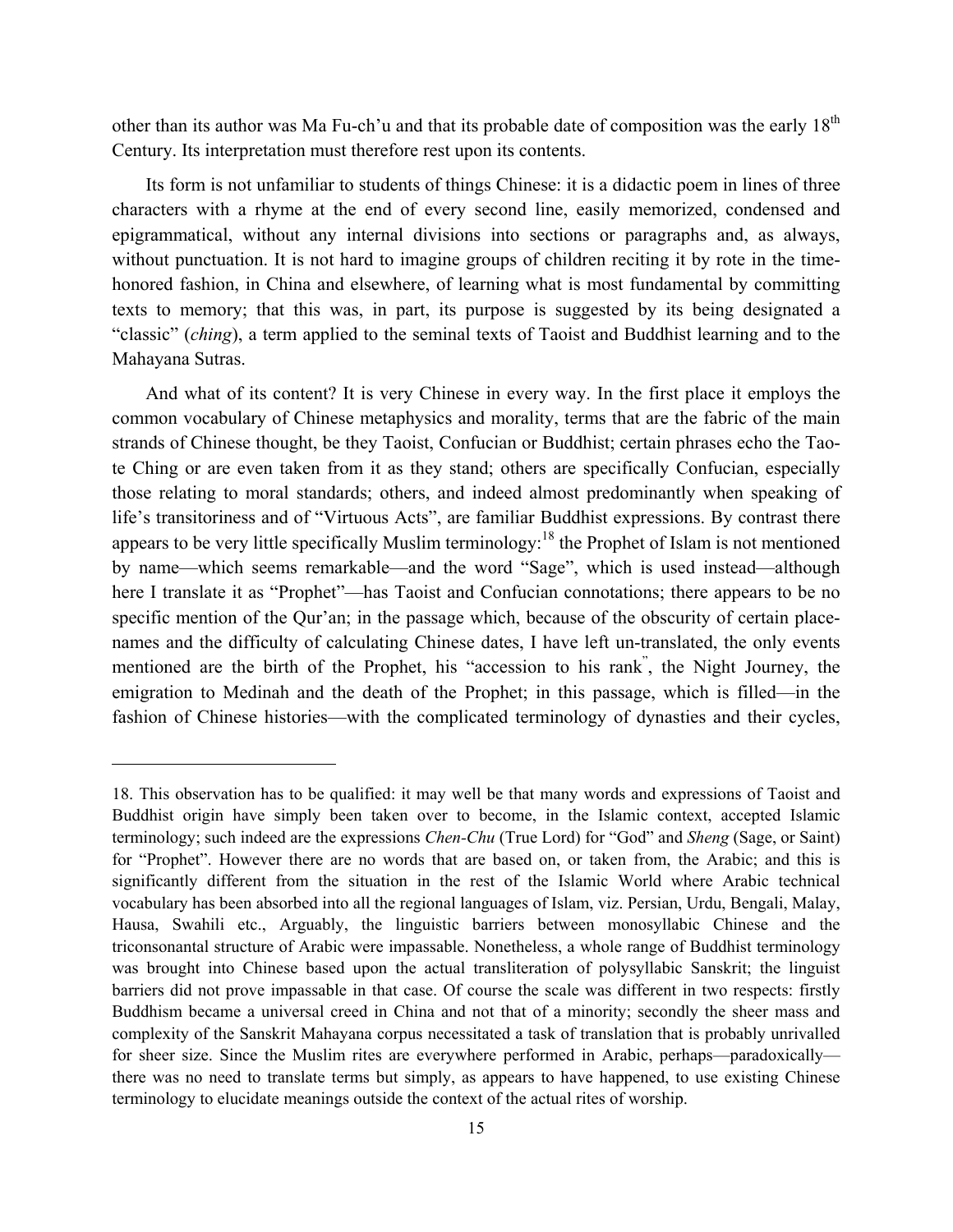there is nothing of the events of the Prophetic Mission that one might have expected, nothing of the political vicissitudes, battles, the conquest of Mecca or the subsequent Muslim victories. Military matters are not highly regarded in the Chinese tradition.

Secondly, it is very Chinese in the sense that it begins, after a brief introduction on the nature of sanctity and a sage's teaching, by describing the "foundation of the Path" (*Tao*) and the nature of God (*Chu*); in other words it touches first upon what is most principial and, as it were, abstract; it then moves on from first principles to their doctrinal and moral consequences in a manner that is both typically Chinese and, one might say, characteristically esoteric.

Is it then a work of esoterism? Is it a Chinese Sufi treatise? Certainly, one feels that the author must have belonged to a Sufi order. To whom then was the work addressed? Its threecharacter, rhymed form suggests that it was intended to be memorized by the young; the sections describing the Five Pillars of the Faith—the Five Virtuous Acts—and the fundamental moral principles read like an introductory text for the young or, again—and here is surely the clue—to the non-Muslim.

It has to be remembered that Islam in China is the religion of a minority, especially in the Han, i.e. the truly ethnic Chinese, areas. The fact that this work is written in Chinese and not in the language of one of the non-Chinese races within the Chinese Empire, who would constitute a Muslim majority in their own area, reinforces the picture of a minority surrounded by people whose faith is shaped by the Taoist, Confucian and Buddhist traditions. In such a situation it would be important to preserve the faith and practice of the young and to justify it vis-á-vis the non-Muslim, so powerful and compelling is the Chinese tradition and way of life.

The form of exposition which the author resorts to is such as to appeal to, and be respectfully received by, persons whose thinking and feeling are formed in, and by, Taoist, Confucian and Buddhist norms; it appears to be attuned, as it were, to the flexible Far Eastern mentality that is at home with the perennial and universal. The Confucian scholar is urged to see in the "doctrine of the Ka'bah" the morality of the Confucian Canon; the Buddhist is reminded of the transience of this "world of floating dust"; the Taoist, living within the climate of Yin and Yang (the female and male principles) and Taoist cosmology is presented with concepts, and a vocabulary, of metaphysics that are familiar to him. Taoist, Confucian and Buddhist—the traditional Chinese is all these things and is constrained so to be by the very nature of the language he speaks; this does not preclude particular points of emphasis upon one or the other of them, but there are no rigid, fideist barriers; and this must be true also of a Muslim born and raised in the Chinese environment and speaking a language which in its daily vocabulary bears the imprint and flavor of China's rich past.

For a Chinese Muslim this environment would bear both dangers and opportunities—the dangers of laxity and being assimilated to the point of losing his Muslim identity on the one hand, and the opportunities of broadening his faith to a perennial perspective, and thus to a deeper understanding, on the other.